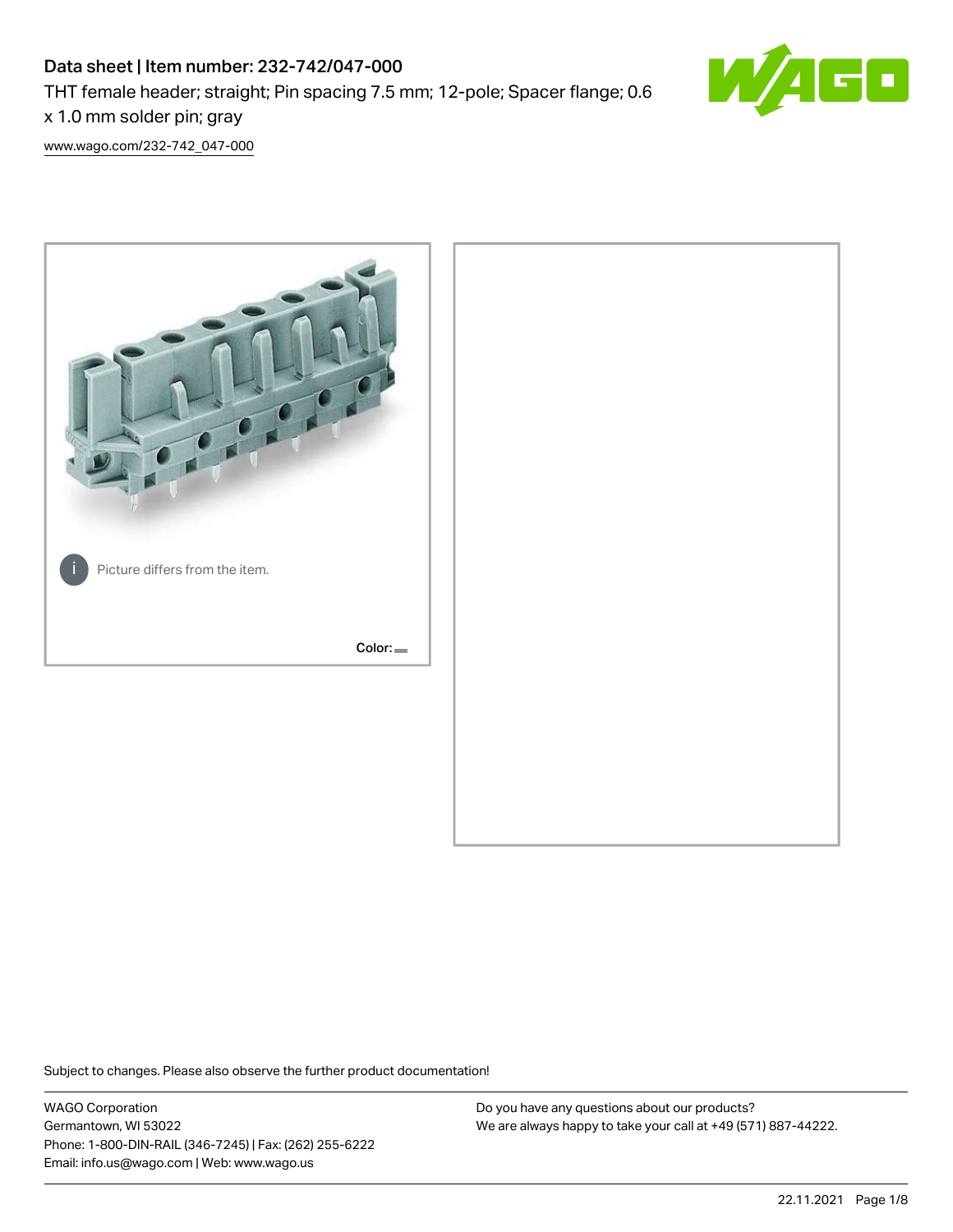

Dimensions in mm

 $L =$  (pole no.  $-1$ ) x pin spacing + 5 mm

 $L1 = L + 3$  mm

 $L2 = L + 8.8$  mm

```
L3 = L + 14.8 mm
```
2- to 3-pole female connectors – one latch only

#### Item description

- **Horizontal or vertical PCB mounting via straight or angled solder pins**
- For board-to-board and board-to-wire connections

Subject to changes. Please also observe the further product documentation!

WAGO Corporation Germantown, WI 53022 Phone: 1-800-DIN-RAIL (346-7245) | Fax: (262) 255-6222 Email: info.us@wago.com | Web: www.wago.us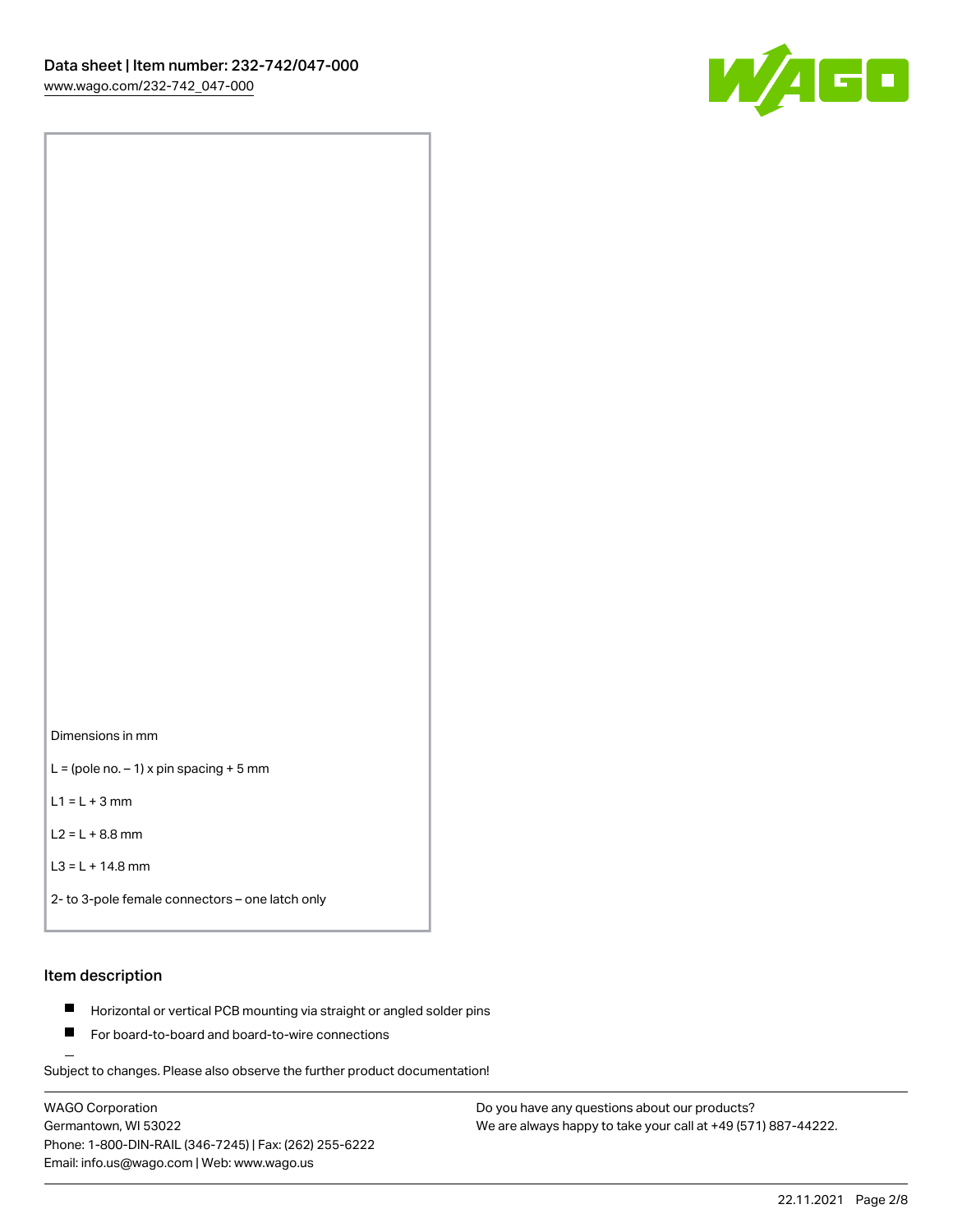- $\blacksquare$ Touch-proof PCB outputs
- $\blacksquare$ Easy-to-identify PCB inputs and outputs
- With coding fingers  $\blacksquare$

# Data

# Notes

| Safety information 1 | The MCS-MULTI CONNECTION SYSTEM includes connectors<br>without breaking capacity in accordance with DIN EN 61984. When<br>used as intended, these connectors must not be connected<br>/disconnected when live or under load. The circuit design should<br>ensure header pins, which can be touched, are not live when<br>unmated. |
|----------------------|-----------------------------------------------------------------------------------------------------------------------------------------------------------------------------------------------------------------------------------------------------------------------------------------------------------------------------------|
| Variants:            | Other pole numbers<br>3.8 mm pin projection for male headers with straight solder pins<br>Gold-plated or partially gold-plated contact surfaces<br>Other versions (or variants) can be requested from WAGO Sales or<br>configured at https://configurator.wago.com/                                                               |

## Electrical data

#### IEC Approvals

| Ratings per                 | IEC/EN 60664-1                                                       |
|-----------------------------|----------------------------------------------------------------------|
| Rated voltage (III / 3)     | 500 V                                                                |
| Rated surge voltage (III/3) | 6 <sub>kV</sub>                                                      |
| Rated voltage (III/2)       | 630 V                                                                |
| Rated surge voltage (III/2) | 6 <sub>k</sub> V                                                     |
| Nominal voltage (II/2)      | 1000V                                                                |
| Rated surge voltage (II/2)  | 6 <sub>k</sub> V                                                     |
| Rated current               | 12A                                                                  |
| Legend (ratings)            | (III / 2) $\triangleq$ Overvoltage category III / Pollution degree 2 |

#### UL Approvals

| Approvals per                  | UL 1059 |
|--------------------------------|---------|
| Rated voltage UL (Use Group B) | 300 V   |
| Rated current UL (Use Group B) | 15 A    |
| Rated voltage UL (Use Group D) | 300 V   |
| Rated current UL (Use Group D) | 10 A    |

Subject to changes. Please also observe the further product documentation!

WAGO Corporation Germantown, WI 53022 Phone: 1-800-DIN-RAIL (346-7245) | Fax: (262) 255-6222 Email: info.us@wago.com | Web: www.wago.us Do you have any questions about our products? We are always happy to take your call at +49 (571) 887-44222.

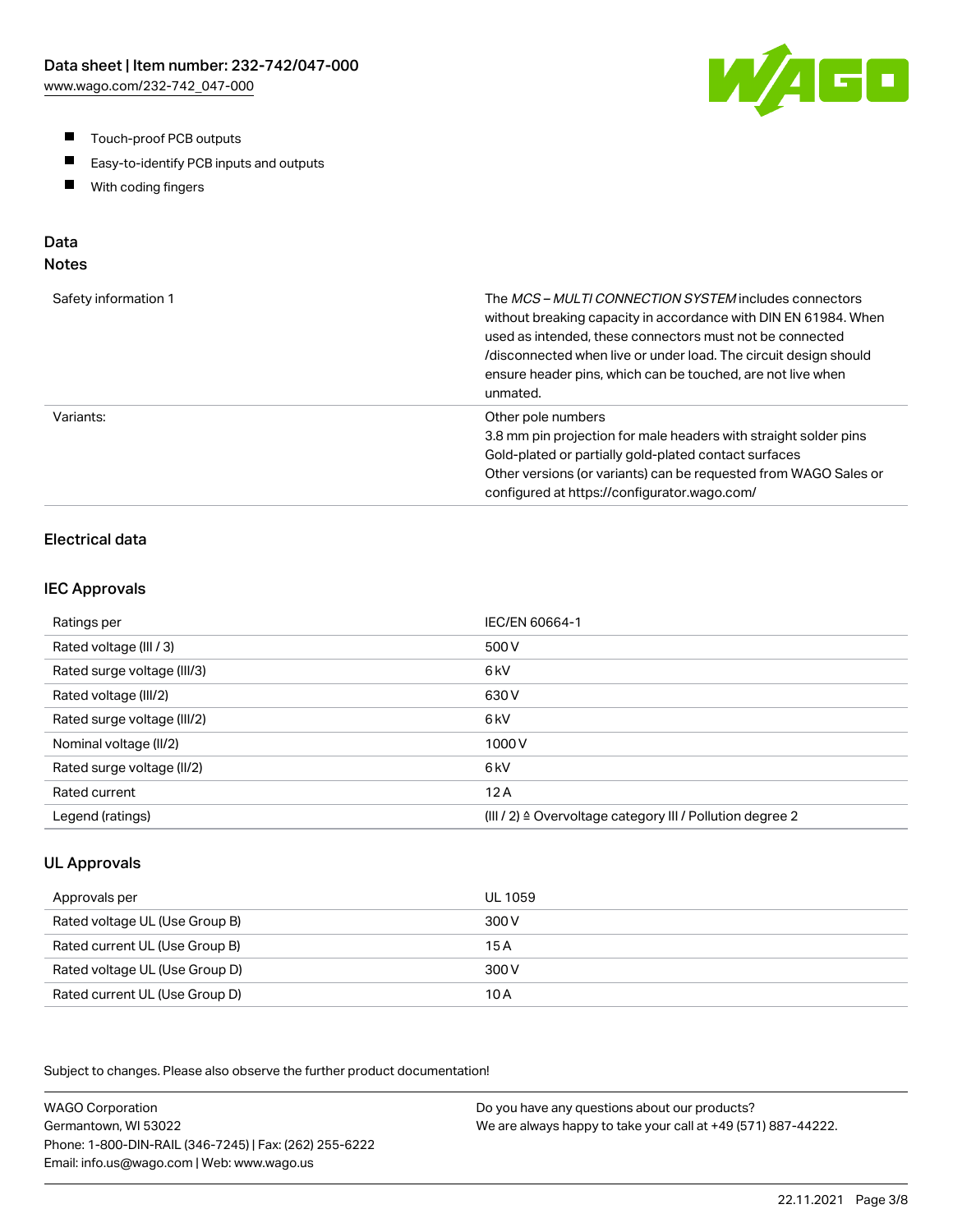

#### Ratings per UL

| Rated voltage UL 1977 | 600 V |
|-----------------------|-------|
| Rated current UL 1977 | ЭA    |

#### CSA Approvals

| Approvals per                   | <b>CSA</b> |
|---------------------------------|------------|
| Rated voltage CSA (Use Group B) | 300 V      |
| Rated current CSA (Use Group B) | 15 A       |
| Rated voltage CSA (Use Group D) | 300 V      |
| Rated current CSA (Use Group D) | 10 A       |

#### Connection data

| Total number of potentials |  |
|----------------------------|--|
| Number of connection types |  |
| Number of levels           |  |

# Connection 1

| Number of poles |  |
|-----------------|--|
|-----------------|--|

# Physical data

| Pin spacing                          | 7.5 mm / 0.295 inch   |
|--------------------------------------|-----------------------|
| Width                                | 92.3 mm / 3.634 inch  |
| Height                               | 23.25 mm / 0.915 inch |
| Height from the surface              | 18.25 mm / 0.719 inch |
| Depth                                | 11.6 mm / 0.457 inch  |
| Solder pin length                    | 5 mm                  |
| Solder pin dimensions                | $0.6 \times 1$ mm     |
| Drilled hole diameter with tolerance | $1.3$ $(+0.1)$ mm     |

# Mechanical data

| Mounting type | Mounting flange             |
|---------------|-----------------------------|
| Mounting type | Flush feed-through mounting |
|               | Panel mounting              |

Subject to changes. Please also observe the further product documentation!

| <b>WAGO Corporation</b>                                | Do you have any questions about our products?                 |
|--------------------------------------------------------|---------------------------------------------------------------|
| Germantown, WI 53022                                   | We are always happy to take your call at +49 (571) 887-44222. |
| Phone: 1-800-DIN-RAIL (346-7245)   Fax: (262) 255-6222 |                                                               |
| Email: info.us@wago.com   Web: www.wago.us             |                                                               |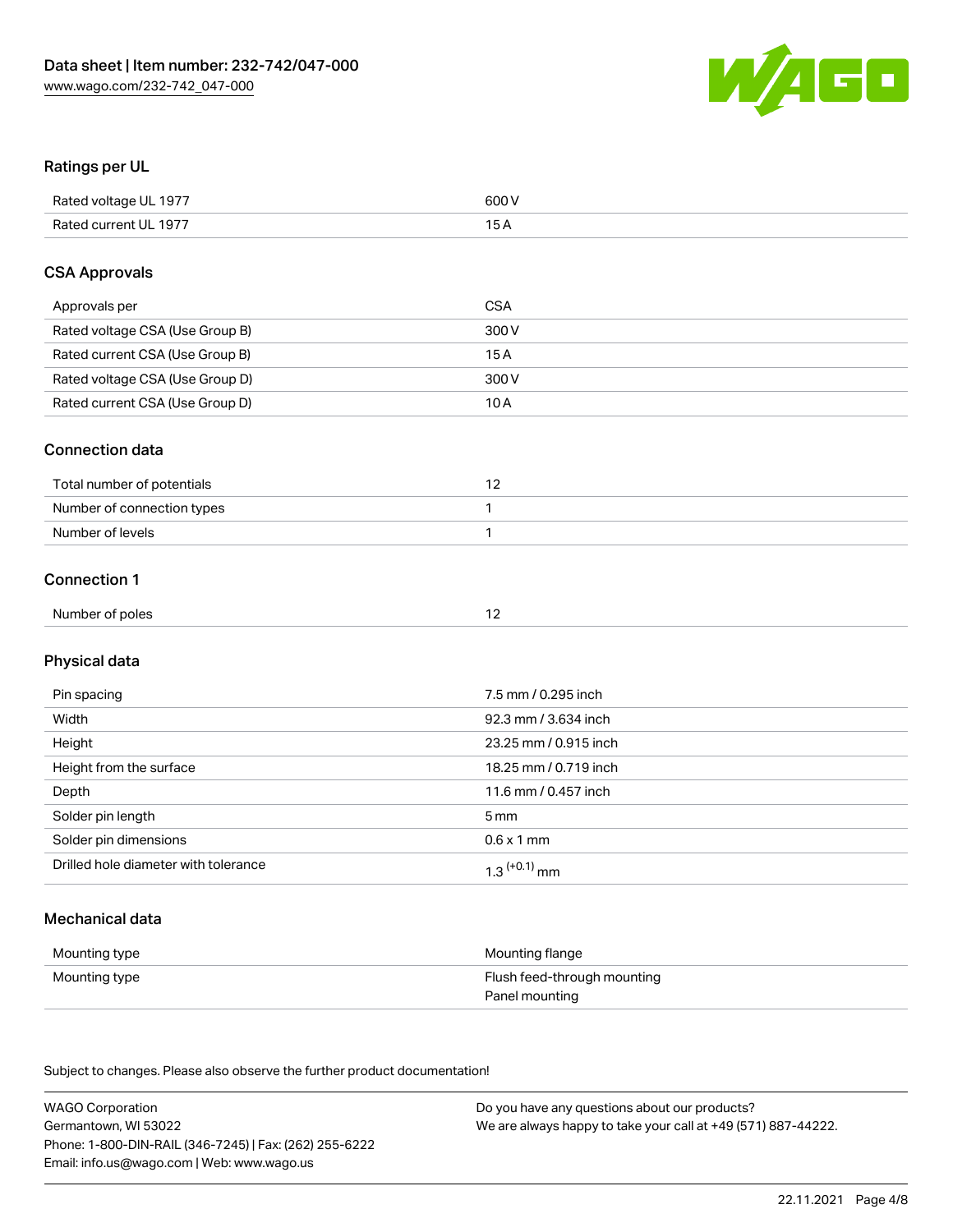[www.wago.com/232-742\\_047-000](http://www.wago.com/232-742_047-000)



#### Plug-in connection

| Contact type (pluggable connector) | Female header |
|------------------------------------|---------------|
| Connector (connection type)        | for PCB       |
| Mismating protection               | No            |
| Mating direction to the PCB        | 90 °          |
| Locking of plug-in connection      | Without       |

# PCB contact

| PCB Contact                         | THT                                        |
|-------------------------------------|--------------------------------------------|
| Solder pin arrangement              | over the entire female connector (in-line) |
| Number of solder pins per potential |                                            |

#### Material data

| Color                       | gray              |
|-----------------------------|-------------------|
| Material group              |                   |
| Insulation material         | Polyamide (PA66)  |
| Flammability class per UL94 | V <sub>0</sub>    |
| Contact material            | Copper alloy      |
| Contact plating             | tin-plated        |
| Fire load                   | 0.288 MJ          |
| Weight                      | 14.1 <sub>g</sub> |

#### Environmental requirements

| Limit temperature range | -60 … +85 °C |
|-------------------------|--------------|
|-------------------------|--------------|

# Commercial data

| PU (SPU)              | 25 Stück      |
|-----------------------|---------------|
| Packaging type        | box           |
| Country of origin     | DE            |
| <b>GTIN</b>           | 4050821638001 |
| Customs tariff number | 85366990990   |

## Approvals / Certificates

#### Ship Approvals

| Logo | Approval | Additional Approval Text | name        |
|------|----------|--------------------------|-------------|
|      |          |                          | Certificate |

Subject to changes. Please also observe the further product documentation!

| <b>WAGO Corporation</b>                                | Do you have any questions about our products?                 |
|--------------------------------------------------------|---------------------------------------------------------------|
| Germantown, WI 53022                                   | We are always happy to take your call at +49 (571) 887-44222. |
| Phone: 1-800-DIN-RAIL (346-7245)   Fax: (262) 255-6222 |                                                               |
| Email: info.us@wago.com   Web: www.wago.us             |                                                               |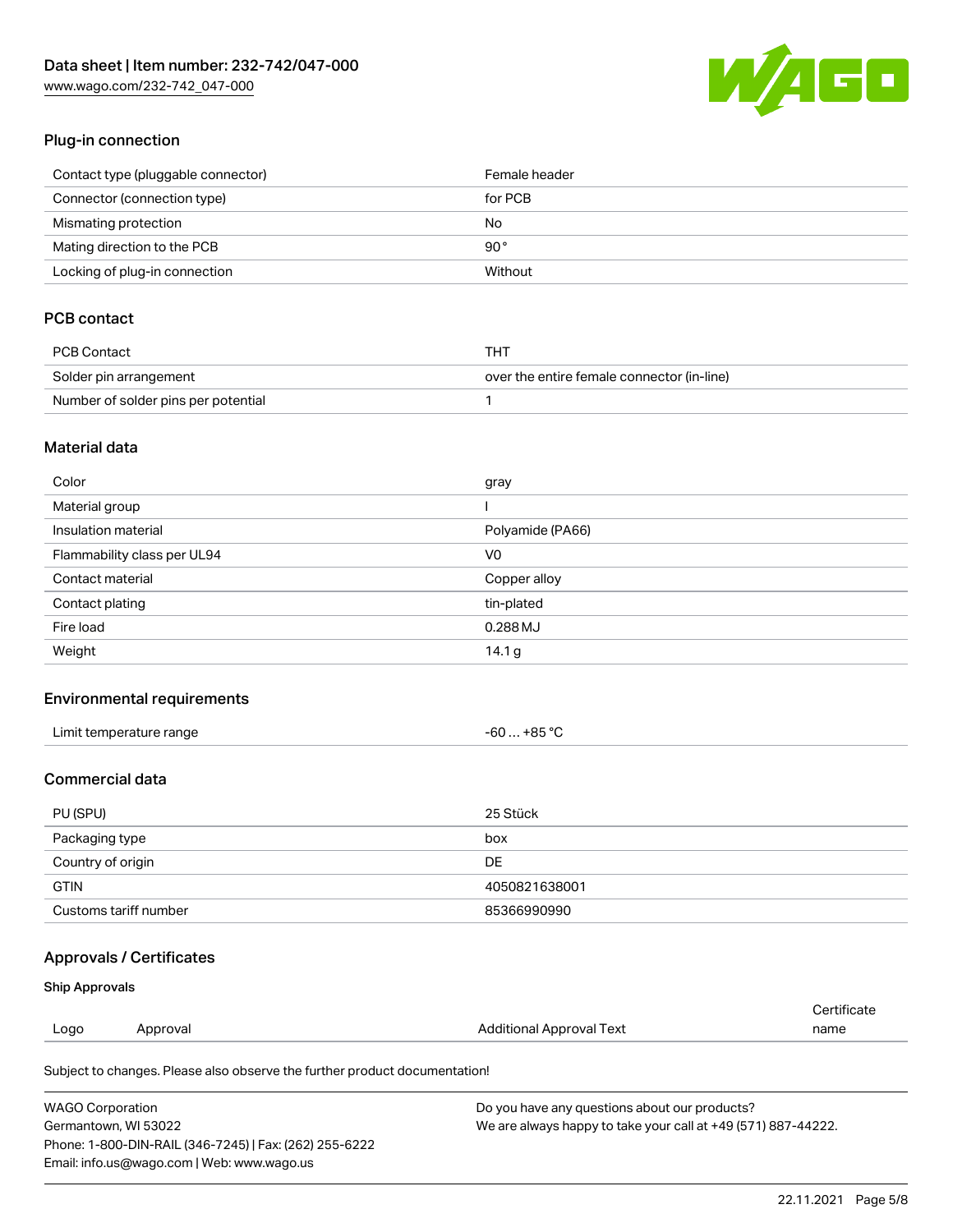#### Data sheet | Item number: 232-742/047-000

[www.wago.com/232-742\\_047-000](http://www.wago.com/232-742_047-000)



| <b>ABS</b>          | <b>ABS</b><br>American Bureau of Shipping               |                                 | $19-$<br>HG15869876-<br><b>PDA</b> |
|---------------------|---------------------------------------------------------|---------------------------------|------------------------------------|
| <b>BUNEAU</b>       | BV<br>Bureau Veritas S.A.                               | <b>IEC 60998</b>                | 11915/D0 BV                        |
|                     | <b>DNV GL</b><br>Det Norske Veritas, Germanischer Lloyd |                                 | TAE000016Z                         |
| <b>UL-Approvals</b> |                                                         |                                 |                                    |
|                     |                                                         |                                 | Certificate                        |
| Logo                | Approval                                                | <b>Additional Approval Text</b> | name                               |
|                     | UR                                                      | <b>UL 1059</b>                  | E45172                             |
|                     | Underwriters Laboratories Inc.                          |                                 |                                    |
|                     | UR                                                      | <b>UL 1977</b>                  | E45171                             |

## **Counterpart**

| ltem no.731-612                                                                                                         | www.wago.com/731-612 |
|-------------------------------------------------------------------------------------------------------------------------|----------------------|
| 1-conductor male connector; CAGE CLAMP®; 2.5 mm <sup>2</sup> ; Pin spacing 7.5 mm; 12-pole; 2,50 mm <sup>2</sup> ; gray |                      |

#### Optional accessories

| Testing accessories |  |
|---------------------|--|
|---------------------|--|

Testing accessories



# Item no.: 210-136

Underwriters Laboratories Inc.

Test plug; 2 no-136<br>Test plug; 2 mm Ø; with 500 mm cable [www.wago.com/210-136](http://www.wago.com/210-136) Item no.: 231-662

Test plugs for female connectors; for 7.5 mm and 7.62 mm pin spacing; 2,50 mm²; light gray [www.wago.com/231-662](http://www.wago.com/231-662)

Subject to changes. Please also observe the further product documentation!

WAGO Corporation Germantown, WI 53022 Phone: 1-800-DIN-RAIL (346-7245) | Fax: (262) 255-6222 Email: info.us@wago.com | Web: www.wago.us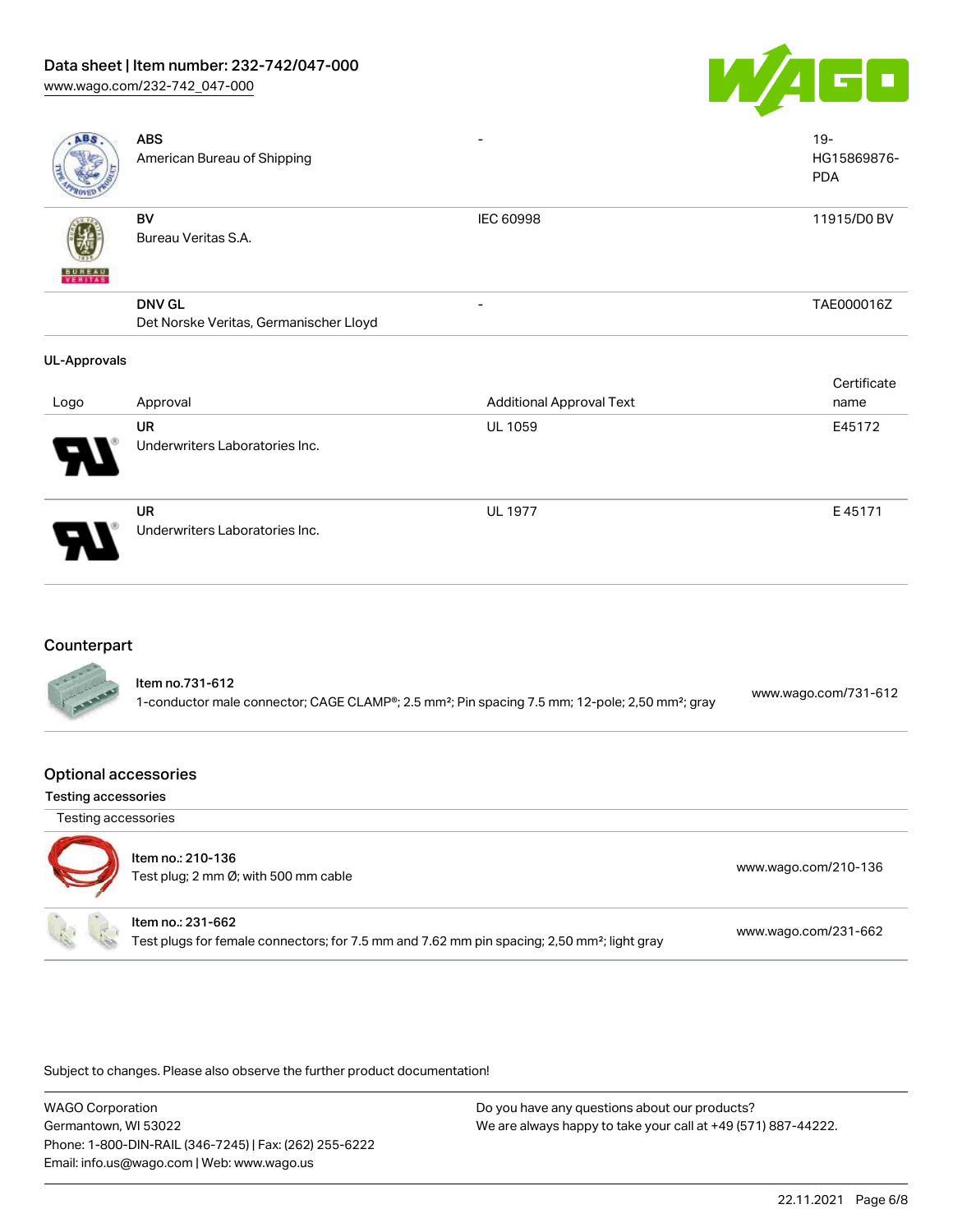

## Downloads Documentation

| <b>Additional Information</b>                                                                                                                                          |            |               |          |
|------------------------------------------------------------------------------------------------------------------------------------------------------------------------|------------|---------------|----------|
| Technical explanations                                                                                                                                                 | 2019 Apr 3 | pdf<br>2.0 MB | Download |
|                                                                                                                                                                        |            |               |          |
| <b>CAD files</b>                                                                                                                                                       |            |               |          |
| CAD data                                                                                                                                                               |            |               |          |
| 2D/3D Models 232-742/047-000                                                                                                                                           |            | <b>URL</b>    | Download |
| <b>PCB Design</b>                                                                                                                                                      |            |               |          |
| Symbol and Footprint 232-742/047-000                                                                                                                                   |            | <b>URL</b>    | Download |
| CAx data for your PCB design, consisting of "schematic symbols and PCB footprints",<br>allow easy integration of the WAGO component into your development environment. |            |               |          |
| Supported formats:                                                                                                                                                     |            |               |          |
| ш<br>Accel EDA 14 & 15                                                                                                                                                 |            |               |          |
| Ш<br>Altium 6 to current version                                                                                                                                       |            |               |          |
| ш<br>Cadence Allegro                                                                                                                                                   |            |               |          |
| ш<br>DesignSpark                                                                                                                                                       |            |               |          |
| П<br>Eagle Libraries                                                                                                                                                   |            |               |          |
| ш<br>KiCad                                                                                                                                                             |            |               |          |
| Ш<br>Mentor Graphics BoardStation                                                                                                                                      |            |               |          |
| Ц<br>Mentor Graphics Design Architect                                                                                                                                  |            |               |          |
| Ш<br>Mentor Graphics Design Expedition 99 and 2000                                                                                                                     |            |               |          |
| Ш<br>OrCAD 9.X PCB and Capture                                                                                                                                         |            |               |          |
| ш<br>PADS PowerPCB 3, 3.5, 4.X, and 5.X                                                                                                                                |            |               |          |
| ш<br>PADS PowerPCB and PowerLogic 3.0                                                                                                                                  |            |               |          |
| PCAD 2000, 2001, 2002, 2004, and 2006                                                                                                                                  |            |               |          |
| ш<br>Pulsonix 8.5 or newer                                                                                                                                             |            |               |          |
| ш<br><b>STL</b>                                                                                                                                                        |            |               |          |
| 3D STEP                                                                                                                                                                |            |               |          |
| TARGET 3001!                                                                                                                                                           |            |               |          |
| View Logic ViewDraw<br>ш                                                                                                                                               |            |               |          |
| Quadcept                                                                                                                                                               |            |               |          |

.<br>Subject to changes. Please also observe the further product documentation!

WAGO Corporation Germantown, WI 53022 Phone: 1-800-DIN-RAIL (346-7245) | Fax: (262) 255-6222 Email: info.us@wago.com | Web: www.wago.us